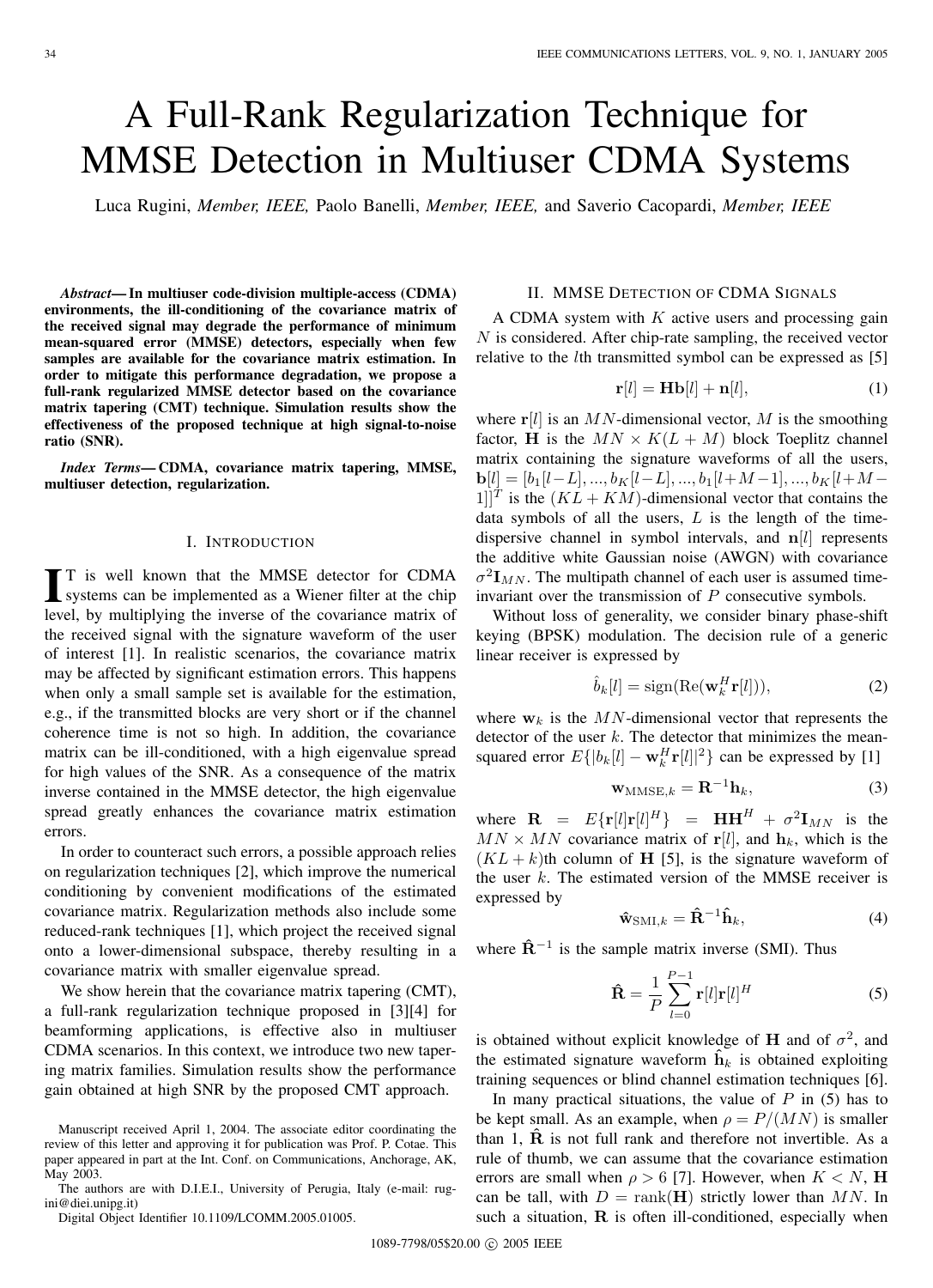the SNR is high, and hence the matrix inversion in (4) causes significant performance degradation.

It should be pointed out that the problems induced by a small P are exacerbated when multiple antennas are used at the receiver side, because the dimension of **R** increases by a factor equal to the number of the receiving antennas.

# III. REGULARIZED MMSE DETECTORS

Regularization techniques [2] deal with ill-conditioned problems by substituting the matrix **R** with a matrix characterized by a smaller eigenvalue spread. Consequently, the variance of the estimation errors decreases, at the cost of introducing some bias in the detector estimate. The goal is to find a good trade-off between bias and variance.

## *A. Regularization by Covariance Matrix Loading*

Although not widely recognized, some regularization techniques have already been used in multiuser detection. Indeed, the constrained minimum output energy (CMOE) receiver of [6] exploits a particular form of Tikhonov regularization [2] by replacing the matrix **R** with  $\mathbf{R} + \nu \mathbf{I}_{MN}$ , as expressed by

$$
\hat{\mathbf{w}}_{\text{CMOE},k} = (\hat{\mathbf{R}} + \nu \mathbf{I}_{MN})^{-1} \hat{\mathbf{h}}_k,\tag{6}
$$

where  $\nu = \alpha \text{tr}(\hat{\mathbf{R}})$  is a positive parameter. By using the eigenvalue decomposition (EVD)  $\mathbf{R} = \mathbf{U} \mathbf{\Lambda} \mathbf{U}^H$ , it is easy to verify the eigenvalue spread reduction. In the array processing literature, this detector is known as diagonal loaded SMI [7].

### *B. Regularization by Eigendecomposition Truncation*

A different regularized detector can be obtained by applying the EVD to **R** and neglecting the eigenvectors associated with the  $MN - r$  smallest eigenvalues. Using this kind of regularization, usually referred as truncated singular value decomposition [2] or principal components (PC) analysis, the reduced-rank detector of the user  $k$  can be expressed as

$$
\hat{\mathbf{w}}_{\text{PC},k} = \hat{\mathbf{U}}_r \hat{\mathbf{\Lambda}}_r^{-1} \hat{\mathbf{U}}_r^H \hat{\mathbf{h}}_k,\tag{7}
$$

where  $U_r$  contains only the r selected eigenvectors. If r is equal to  $D = \text{rank}(\mathbf{H})$ , the detector is constrained to lie in the signal subspace [5]. However, a choice  $r < D$  could give better performance because of the reduced eigenvalue spread [2].

# *C. Regularization by Krylov Subspace Constraint*

A regularizing effect can also be obtained by constraining the detector to lie in the r-dimensional Krylov subspace  $K_r(\mathbf{R}, \mathbf{h}_k) = \text{span}\{\mathbf{h}_k, \mathbf{R}\mathbf{h}_k, ..., \mathbf{R}^{r-1}\mathbf{h}_k\}$ , because this solution can be considered as an approximation of the PC solution [2]. The MMSE detector within the Krylov subspace, known as multistage Wiener filter (MSWF) [8], can be expressed by

$$
\hat{\mathbf{w}}_{\text{MSWF},k} = \hat{\mathbf{V}}_{k,r} (\hat{\mathbf{V}}_{k,r}^H \hat{\mathbf{R}} \hat{\mathbf{V}}_{k,r})^{-1} \hat{\mathbf{V}}_{k,r}^H \hat{\mathbf{h}}_k, \tag{8}
$$

# product [9], and **T** is the tapering matrix. In the following, we show that the CMT approach gives rise to an eigenvalue

spread  $\chi(\mathbf{R} \circ \mathbf{T})$  smaller than  $\chi(\mathbf{R})$ . *Theorem 1:* If **R** is an  $MN \times MN$  positive definite matrix and **T** is an  $MN \times MN$  correlation matrix [9], i.e., **T** is Hermitian positive semidefinite with  $\mathbf{I}_{MN} \circ \mathbf{T} = \mathbf{I}_{MN}$ , then

*D. Regularization by Covariance Matrix Tapering*

We propose herein a new multiuser detector based on the CMT approach, which has been suggested for beamforming in order to widen the nulls of the antenna array pattern [3][4]. The idea of CMT is to multiply each element of **R** with a different weight, attenuating those elements far apart from the main diagonal. The CMT detector can be expressed as

where the symbol ∘ represents the Hadamard (element-wise)

<sup>χ</sup>(**<sup>R</sup>** ◦ **<sup>T</sup>**) <sup>≤</sup> <sup>χ</sup>(**R**). (10) *Proof:* See the Appendix.

 $\hat{\mathbf{w}}_{\text{CMT},k} = (\hat{\mathbf{R}} \circ \mathbf{T})^{-1} \hat{\mathbf{h}}_k,$ (9)

Theorem 1 proves that the CMT certainly is a full-rank regularization technique, but it does not guide us in the design of a suitable tapering matrix. In [3], **T** is chosen as

$$
[\mathbf{T}_{\mathrm{sinc},\alpha}]_{m,n} = \mathrm{sinc}(\alpha|m-n|) = \frac{\sin(\pi\alpha|m-n|)}{\pi\alpha|m-n|}, \quad (11)
$$

where  $\alpha > 0$  is the regularization parameter. Anyway, by Theorem 1, any correlation matrix can be selected. For instance, the CMOE receiver can be interpreted as a way to enhance the main diagonal of **R** with respect to all the other diagonals. However, since multipath channels introduce significant correlation between nearby chips, also the diagonals close to the main diagonal should be enhanced with respect to the faraway diagonals, thus motivating the CMT approach. Hence, a reasonable choice of **T** should produce an attenuation that increases when moving away from the main diagonal.

Moreover, it should be pointed out that the sinc-shaped profile in (11) seems to be inappropriate for both high and low values of  $\alpha$ . Indeed, for high values of  $\alpha$ , the sinc function has an oscillating behavior, and some weights are negative. On the other hand, for low  $\alpha$ , the sinc function is concave. This implies that several diagonals close to the main diagonal are weighted with similar weights, while only few faraway diagonals are attenuated. This philosophy is just the opposite with respect to the one of the well known CMOE detector.

As a result of the previous remarks, we propose a matrix **T** whose tapering profile has a second derivative equal to zero (i.e., the diagonals are weighted linearly), as expressed by

$$
[\mathbf{T}_{\text{tri},\alpha}]_{m,n} = \text{clip}(1 - \alpha |m - n|),\tag{12}
$$

where the clipping function  $\text{clip}(x)$  forces the negative values of  $x$  to zero. Furthermore, we also propose a matrix  $T$  whose profile is a convex function, as expressed by

$$
[\mathbf{T}_{\exp,\alpha}]_{m,n} = e^{-\alpha|m-n|}.
$$
 (13)

In all the cases, the parameter  $\alpha > 0$  controls the amount of regularization. As it happens for the CMOE receiver, the CMT receiver is equivalent to the SMI receiver when the regularization parameter  $\alpha$  is set to zero, while it tends to the RAKE receiver for high values of  $\alpha$ . Indeed, for increasing

where  $\hat{\mathbf{V}}_{k,r}$  is an orthonormal basis of  $\mathbf{K}_r(\hat{\mathbf{R}}, \hat{\mathbf{h}}_k)$ .